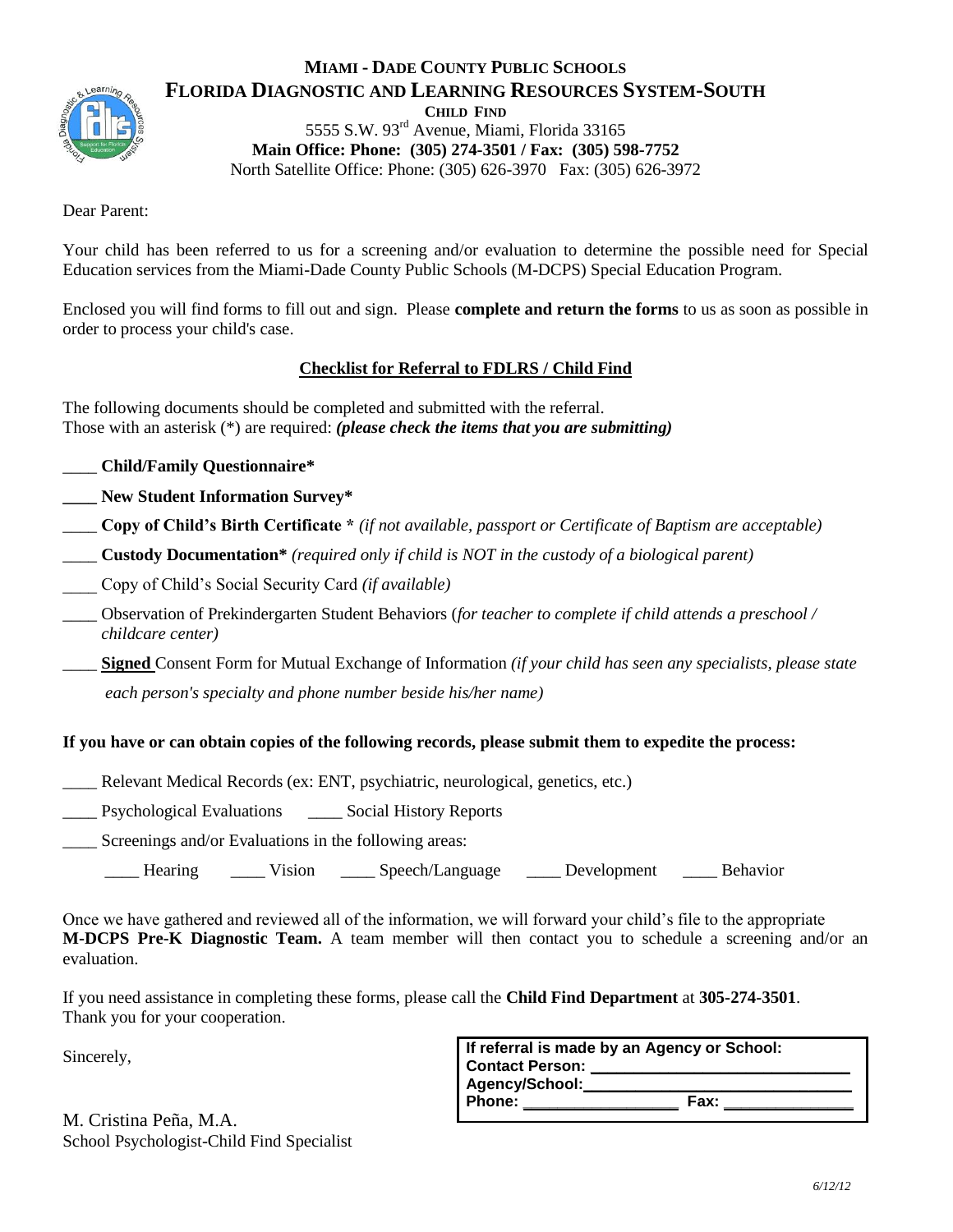# **MIAMI - DADE COUNTY PUBLIC SCHOOLS FLORIDA DIAGNOSTIC AND LEARNING RESOURCES SYSTEM-SOUTH**

**CHILD FIND** 

5555 S.W. 93rd Avenue, Miami, Florida 33165 **Main Office: Phone: (305) 274-3501 / Fax: (305) 598-7752** 

North Satellite Office: Phone: (305) 626-3970 Fax: (305) 626-3972

# **CHILD/FAMILY QUESTIONNAIRE**

| Child's Name<br>First                   | Middle |  | Last | Sex: M F |  |
|-----------------------------------------|--------|--|------|----------|--|
|                                         |        |  |      |          |  |
|                                         |        |  |      |          |  |
|                                         |        |  |      |          |  |
| Home Phone Cell Phone North Work Phone  |        |  |      |          |  |
| What concerns you about your child?     |        |  |      |          |  |
| How did you find out about FDLRS/South? |        |  |      |          |  |
| What languages are spoken in the home?  |        |  |      |          |  |

### **PERSONS WHO MAY BE CONTACTED ABOUT THE CHILD**

| <b>Name</b> | <b>Relationship</b><br>to Child | <b>Lives With</b><br><b>Child</b> | Age | Occupation | <b>Phones</b> |
|-------------|---------------------------------|-----------------------------------|-----|------------|---------------|
|             |                                 | yes / no                          |     |            |               |
|             |                                 | yes / no                          |     |            |               |
|             |                                 | yes / no                          |     |            |               |
|             |                                 | yes / no                          |     |            |               |

| If the child is under the custody of the Department of Children & Families (DCF), give name of DCF worker: |  |  |  |
|------------------------------------------------------------------------------------------------------------|--|--|--|
|------------------------------------------------------------------------------------------------------------|--|--|--|

| Name: | $Agencv$ . | Phone.<br>Numbers: |
|-------|------------|--------------------|
|       |            |                    |

#### **MOTHER'S PREGNANCY** *(for this child only)*

|  | Did you or the baby have any problems before, during or after birth? |  |  | <sup>2</sup> If yes, explain |  |
|--|----------------------------------------------------------------------|--|--|------------------------------|--|
|  |                                                                      |  |  |                              |  |

Did the baby weigh less than 5½ pounds? **Yes / No**

#### **DEVELOPMENTAL HISTORY**

earni

**Please check the appropriate boxes to indicate when your child achieved the following milestones**:

| <b>Milestones</b>                | <b>Typically achieved at:</b>          | <b>Achieved on time</b> | <b>Delayed</b> |
|----------------------------------|----------------------------------------|-------------------------|----------------|
| <b>Walking</b>                   | 9 to 15 months                         |                         |                |
| <b>Saying single words</b>       | 12 to 15 months                        |                         |                |
| Using 2-word to 3-word sentences | $1\frac{1}{2}$ to 2 years              |                         |                |
| <b>Toilet training</b>           | $1\frac{1}{2}$ to $3\frac{1}{2}$ years |                         |                |

Can people outside the family understand him/her clearly when he/she speaks? **Yes / No**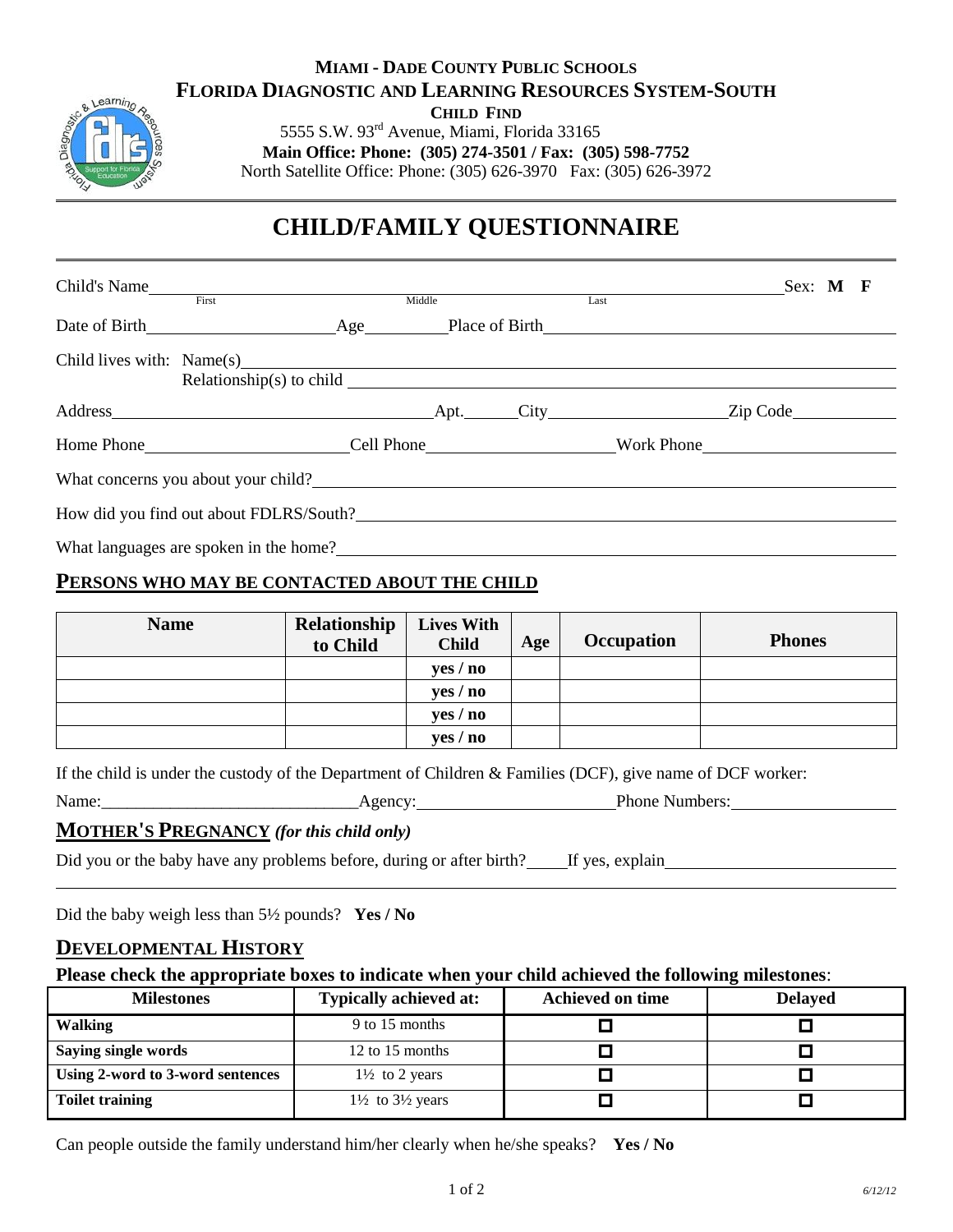# **MEDICAL HISTORY** (Please attach additional pages if necessary)

| Has your child had any of the following: (please circle) major illnesses, surgeries, hospitalizations,                                                                                                                                  |
|-----------------------------------------------------------------------------------------------------------------------------------------------------------------------------------------------------------------------------------------|
|                                                                                                                                                                                                                                         |
|                                                                                                                                                                                                                                         |
|                                                                                                                                                                                                                                         |
| Does your child require special equipment, such as a wheelchair, braces, etc.? If yes, explain                                                                                                                                          |
| Does your child have frequent ear infections? Does he/she have hearing problems? If yes, explain                                                                                                                                        |
| Does your child have any of the following (please circle): PE tubes/hearing aids/ cochlear implant?                                                                                                                                     |
| Does your child have vision problems? If yes, explain Does he/she wear glasses?                                                                                                                                                         |
| Has your child been evaluated by a specialist in addition to the pediatrician?______If yes, circle: ear doctor, audiologist,                                                                                                            |
| speech/language pathologist, neurologist, geneticist, psychologist, psychiatrist, other:                                                                                                                                                |
| Is your child receiving any type of therapy?__________If yes, circle: physical, occupational, speech/language,                                                                                                                          |
|                                                                                                                                                                                                                                         |
| <b>EDUCATIONAL HISTORY</b>                                                                                                                                                                                                              |
| Is your child attending a child care facility or school program? If yes, list below:                                                                                                                                                    |
| Name Since when Since when Since when Since when Since when Since when Since when Since when Since when Since when Since when Since when Since when Since when Since when Since when Since when Since when Since when Since wh          |
|                                                                                                                                                                                                                                         |
| If an agency is helping you pay for child care, please circle: CDS, Head Start, RCMA, VPK, DCF, other:<br><b>CURRENT FUNCTIONING</b>                                                                                                    |
|                                                                                                                                                                                                                                         |
| How long is he/she able to focus on one activity?                                                                                                                                                                                       |
| Can your child follow simple directions?<br><u>Can your child follow simple directions</u> ?                                                                                                                                            |
| Do you feel your child has any behavioral/emotional problems?_____If yes, describe____________________________<br><u> 1989 - Jan Samuel Barbara, margaret a shekara ta 1989 - An tsara tsara tsara tsara tsara tsara tsara tsara ts</u> |
| <b>PARENTS' COMMENTS</b>                                                                                                                                                                                                                |
| How do you view your child's development compared to other children the same age?<br>1992 - Allen Monte and Steven Line and Steven Line and Steven Line and Steven Line and Steven Line and Steven                                      |
| How would you describe your child?                                                                                                                                                                                                      |

**Questionnaire Completed by Relationship to Child Date**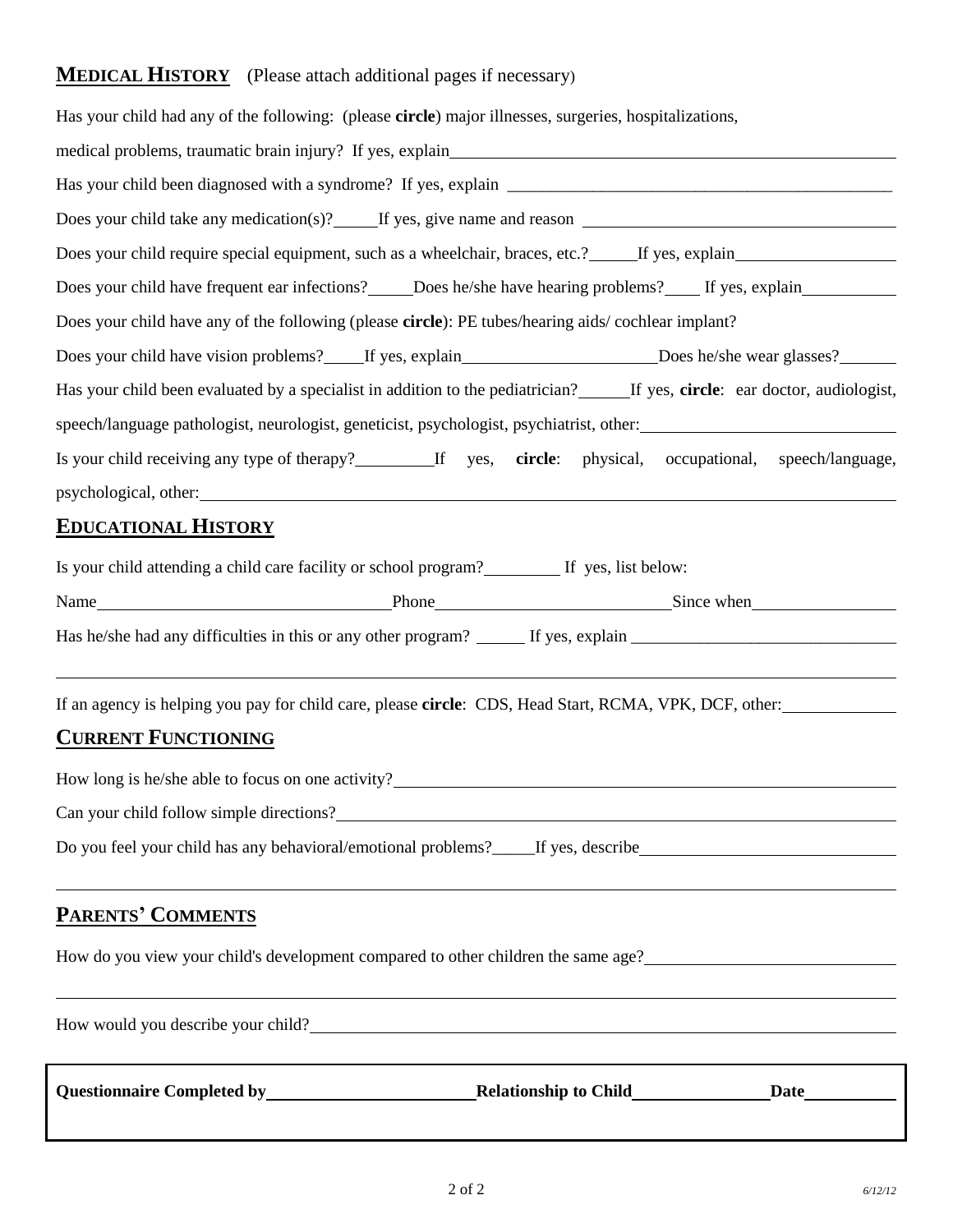**FLORIDA DIAGNOSTIC AND LEARNING RESOURCES SYSTEM-SOUTH (#9618)**

5555 S.W. 93<sup>rd</sup> Avenue, Miami, Florida 33165 305-274-3501 / 305-598-7752 - FAX



# **NEW STUDENT INFORMATION SURVEY**

*Date*

| <b>Child's Name</b>                                                                      |                           |      | Date of Birth |                               |  |
|------------------------------------------------------------------------------------------|---------------------------|------|---------------|-------------------------------|--|
| First                                                                                    | Middle                    | Last |               |                               |  |
| <b>Home Language Survey</b>                                                              |                           |      |               |                               |  |
| 1. Is a language other than English used in the home?                                    |                           |      |               | Yes<br>$\rm No$               |  |
| Did the child have a first language other than English?<br>2.                            |                           |      |               | No<br>Yes                     |  |
| Does the child most frequently speak a language other than English?<br>3.                |                           |      |               | Yes<br>$\overline{N_{O}}$     |  |
| Language(s) spoken by other caretakers:                                                  |                           |      |               |                               |  |
| 4. Is the child Hispanic?                                                                |                           |      |               | Yes<br>N <sub>o</sub>         |  |
|                                                                                          |                           |      |               |                               |  |
| <b>Ethnicity/Race Survey</b>                                                             |                           |      |               |                               |  |
| Please check <b>all</b> options that best describe the child's race:                     |                           |      |               |                               |  |
| W-White<br><b>B-Black</b>                                                                | N-Native Pacific Islander |      | A-Asian       | I-Indian (American)           |  |
|                                                                                          |                           |      |               |                               |  |
| <b>Supplemental Survey</b>                                                               |                           |      |               |                               |  |
| Hurricane Affected Student?<br>If yes, in Miami-Dade $\Box$ or outside Miami-Dade $\Box$ |                           |      |               | Yes<br>N <sub>0</sub>         |  |
| Military Family?                                                                         |                           |      |               | Yes<br>No                     |  |
| Haitian Earthquake?                                                                      |                           |      |               | $\overline{\text{No}}$<br>Yes |  |